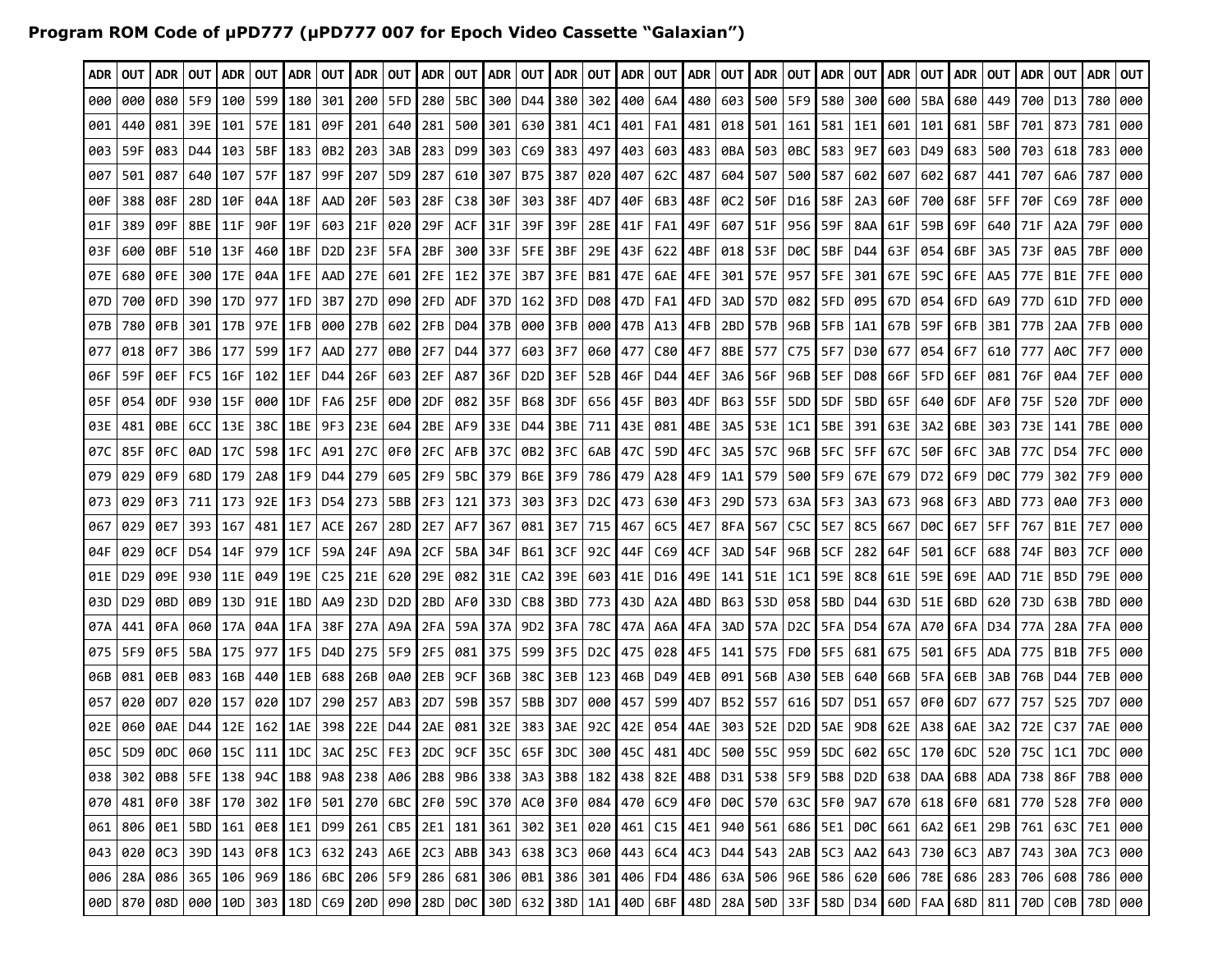| 01B | <b>BFD</b>      |           | 60E             | 11B       | 150 I                                                                                                                                                                                                                       | 19B       | 9C1  |           | 21B   A9A                         | 29B   | 686   31B       |     | 3821            | 39B       | 08D                               | 41B       | FD4 I                 | 49B | 966   | 51B | 943                                                                   | 59B | 98B 61B   |           | 6B4       | $69B$   AF9     |                    | 71B       | 86F                |     |     |
|-----|-----------------|-----------|-----------------|-----------|-----------------------------------------------------------------------------------------------------------------------------------------------------------------------------------------------------------------------------|-----------|------|-----------|-----------------------------------|-------|-----------------|-----|-----------------|-----------|-----------------------------------|-----------|-----------------------|-----|-------|-----|-----------------------------------------------------------------------|-----|-----------|-----------|-----------|-----------------|--------------------|-----------|--------------------|-----|-----|
| 037 | 5D <sub>9</sub> | 0B7       |                 | 361   137 | 008   1B7                                                                                                                                                                                                                   |           | CBD  |           | 237 6BB                           | 2B7   | 608 337         |     |                 |           | 9D2 3B7 930 437                   |           | 6BA 4B7               |     |       |     | 539   537   96B   5B7                                                 |     | 620   637 |           | 619       | 6B7             | 301                | 737       | 59C                | 7B7 | 000 |
| 06E | 481             |           | 0EE   D44   16E |           | 300   1EE                                                                                                                                                                                                                   |           | 98A  |           | 26E   D44                         | 2EE   | D65   36E       |     |                 |           | 0B9 3EE   060   46E               |           | FD4   4EE             |     |       |     | 602   56E   689   5EE                                                 |     | D51166E   |           | 782       | 6EE             | 688                | 76E       | 83E                | 7EE | 000 |
| 05D | 08B             | ODD       |                 |           | 303   15D   0EA   1DD                                                                                                                                                                                                       |           | 303  | 25D   300 |                                   | 2DD I | 35B   35D       |     |                 | B62 3DD L |                                   |           | 300   45D   6B5   4DD |     |       |     | 920 55D   5DF   5DD   9F8   65D                                       |     |           |           | FAA       | 6DD             | 29B                | 75D I     | -5DC               | 7DD | 000 |
| 03A | 86E             | 0BA I     |                 | 393   13A | 503   1BA                                                                                                                                                                                                                   |           | 086  | 23A   094 |                                   | 2BA I | 59C   33A       |     | 5BA             |           | 3BA   102   43A   FD4   4BA       |           |                       |     |       |     | 611   53A   C2A   5BA                                                 |     | 610   63A |           | 626       | 6BA   A8B       |                    | 73A       | 1C1                | 7BA | 000 |
| 074 | 020             |           | 0F4   162   174 |           | 967   1F4                                                                                                                                                                                                                   |           |      |           | 08C   274   0AC   2F4             |       | 390   374       |     |                 |           | 082   3F4   0E8   474   638   4F4 |           |                       |     |       |     | C5C   574   0B3   5F4                                                 |     | 2831674   |           |           |                 | 69D   6F4   2A3    | 774       | B3D I              | 7F4 | 000 |
| 069 | 302             |           | 0E9   090   169 |           | 300 I 1E9                                                                                                                                                                                                                   |           | 9AB  |           | 269   A9A <b> </b>                |       | 2E9   D99   369 |     |                 |           | A3F 3E9   020   469   30A   4E9   |           |                       |     |       |     | 8B2 569 93A 5E9 9C9 669                                               |     |           |           | 78A       | 6E9   AF9       |                    |           | 769   D44          | 7E9 | 000 |
| 053 | 481             | 0D3 I     |                 | 508   153 | 190 I 1D3                                                                                                                                                                                                                   |           | FDD. | 253 302   |                                   | 2D3   | 638   353       |     | D44             |           | 3D3   060   453                   |           | 59B   4D3             |     | 604   |     | 553   609 <b> </b> 5D3                                                |     | 608   653 |           | FAA       | 6D3             | 5FA                | 753       | D04                | 7D3 | 000 |
| 026 | 818             |           | 0A6 020 126     |           |                                                                                                                                                                                                                             | 967   1A6 |      |           | 9F6   226   392   2A6             |       | 6C2 326         |     | 639             |           | 3A6   301   426   504   4A6       |           |                       |     |       |     | D2D   526   21B   5A6                                                 |     | 283   626 |           | 627       |                 | 6A6   293 <b> </b> | 726       | 608 I              | 7A6 | 000 |
| 04C | 020             |           | 0CC   C75   14C |           | 008   1CC                                                                                                                                                                                                                   |           |      |           | 303   24C   620   2CC             |       | C69 34C         |     |                 |           | 0B8 3CC   121   44C   608   4CC   |           |                       |     |       |     | 8D1   54C   945   5CC                                                 |     | ACD   64C |           |           |                 | 6A6   6CC   AE2    | 74C       | D2D I              | 7CC | 000 |
| 018 | 28E             | 098 897   |                 | 118       | 967                                                                                                                                                                                                                         | 198       | 08A  | 218   C0B |                                   | 298   | ABB   318       |     | 63A             |           | 398   0CE <b> </b> 418            |           | 706   498             |     | 601   |     | 518   C51                                                             | 598 | 6041618   |           | FAA       |                 | 698   168          | 718       | 84E                | 798 | 000 |
| 031 | 29E             |           | 0B1   59E   131 |           |                                                                                                                                                                                                                             | 620   1B1 |      |           | F86   231   9D2   2B1             |       | CBD   331       |     |                 |           | 382   3B1   060   431   D65   4B1 |           |                       |     | D34 I |     | 531   90A <b> </b> 5B1                                                |     |           | 283   631 |           |                 | 626   6B1   AC5    | 731       | 67D I              | 7B1 | 000 |
| 062 | 853             | 0E2   181 |                 | 162       | 69A   1E2                                                                                                                                                                                                                   |           | 98A  | 262   D44 |                                   | 2E2   | ADB   362       |     |                 |           | 0BA   3E2   930                   |           | 462   703   4E2       |     |       |     | 980   562   92B   5E2                                                 |     | E4D   662 |           |           |                 | 6B0 6E2 1E8        | 762       | -3A3 I             | 7E2 | 000 |
| 045 | <b>BFD</b>      | OC5       | 8AB             | 145       | 5FD   1C5                                                                                                                                                                                                                   |           | 9F6  | 245   301 |                                   | 2C5   | 0C1 I           | 345 | B17             |           | 3C5   D44 <b> </b>                | 445       | 691                   | 4C5 | 620   | 545 | 391                                                                   | 5C5 | 602       | 645       | 786       | 6C5             | E00                | 745       | D0C                | 7C5 | 000 |
| 00A | 60A             |           | 08A   C05   10A |           |                                                                                                                                                                                                                             | 3AB   18A | D44  |           | 20A 6BD                           |       | 28A   AF1   30A |     |                 |           | FCA 38A 632 40A C58 48A           |           |                       |     |       |     | 2A2   50A   0AC   58A                                                 |     |           | 283   60A | FAA       |                 | 68A   D72 <b> </b> | 70A   A6A |                    | 78A | 000 |
| 015 | 786             | 095       | 504             | 115       | 5DA   195                                                                                                                                                                                                                   |           | 9C3  | 215   0BE |                                   |       | 295   0C0   315 |     | 082             |           | 395   28A <b> </b>                |           | 415   608   495       |     |       |     | 8C8   515   93A                                                       | 595 | 000   615 |           | 627       |                 | 695   84E          | 715       | DAA                | 795 | 000 |
| 02B | 700             | 0AB I     | 5DF.            | 12B       | 392   1AB                                                                                                                                                                                                                   |           | 084  | 22B   A41 |                                   | 2AB   | ADE   32B       |     | 090             |           | 3AB   639 <b> </b> 42B            |           | 701   4AB             |     | 1E1   |     | 52B   A30                                                             | 5AB | 348   62B |           | 6B9       | 6AB             | C37                | 72B       | A2A                | 7AB | 000 |
| 056 | 606             |           |                 |           | 0D6   C2A   156   020   1D6                                                                                                                                                                                                 |           |      |           | 08E   256   0AE   2D6   0BC   356 |       |                 |     |                 |           | B58 3D6 6B1 456 D65 4D6           |           |                       |     |       |     | 8C8   556   C75   5D6   D00   656                                     |     |           |           | FAA       |                 | 6D6   143 <b> </b> |           | 756 D99 I          | 7D6 | 000 |
| 02C | BAA             | 0AC       |                 | 303   12C | 598   1AC                                                                                                                                                                                                                   |           |      |           | FDC   22C   A71                   | 2AC   | AB0   32C       |     |                 |           | B05 3AC 28A 42C                   |           | 702   4AC             |     | 3AF   |     | 52C   A30 <b> </b> 5AC                                                |     | 900   62C |           | CE8       | 6AC             | 089                | 72C       | 632                | 7AC | 000 |
| 058 | 782             | 0D8       |                 | 606   158 | 054 I 1D8                                                                                                                                                                                                                   |           | 9CC  | 258   6BE |                                   |       | 2D8   AD3   358 |     | 604             |           | 3D8   6B0   458   6A6   4D8       |           |                       |     | DØC   |     | 558   5DB   5D8   68F                                                 |     |           | 658       | D00       | 6D8             | 503                | 758       | 6C3                | 7D8 | 000 |
| 030 | 856             | 9B0 I     |                 |           | 086   130   301   1B0                                                                                                                                                                                                       |           |      |           | FC5 230 09F                       |       | 2B0   FDD   330 |     |                 |           |                                   |           |                       |     |       |     | 090   3B0   393   430   C58   4B0   8F6   530   1C1   5B0   5D9   630 |     |           |           |           | D72   6B0   C6E |                    |           | 730   C69 <b> </b> | 7B0 | 000 |
| 060 | 700             | 0E0 I     | 600   160       |           | 481   1E0                                                                                                                                                                                                                   |           | 9C3  | 260   A2F |                                   | 2E0   | AC7 I           | 360 | 60C             | I 3E0 I   |                                   |           | 300   460   D72   4E0 |     |       |     | 083   560   93B   5E0                                                 |     | 63F I     | 660       |           | B00   6E0       | 141                | 760       | 940                | 7E0 | 000 |
| 041 | 788             | 0C1       | 381             | 141       | 91D   1C1                                                                                                                                                                                                                   |           | 632  | 241   5BD |                                   | 2C1   | 302   341       |     | 383             | 3C1       | 60F                               | 441       | 805   4C1             |     |       |     | 88E   541   9D5   5C1                                                 |     | 1C1   641 |           | AC0       | 6C1             | 083                | 741       | FE3                | 7C1 | 000 |
| 002 | 856             |           |                 |           | 082   0BA   102   5A0   182                                                                                                                                                                                                 |           |      |           | 6BC 202 0A3                       |       | 282   0BE   302 |     | F97             |           | 382   3A0   402   86D   482       |           |                       |     |       |     | 5BC   502   098   582   67F   602                                     |     |           |           |           | 703   682   501 |                    |           | 702   B63          | 782 | 000 |
| 005 | 601             |           | 085   8D6   105 |           | 4C1   185                                                                                                                                                                                                                   |           | F80  |           | 205 0B6                           | 285   | ADE I           | 305 | 000             |           | 385   176   405   164   485       |           |                       |     |       |     | 083 505 971                                                           | 585 | 9E8   605 |           | 6A7       |                 | 685   ABC          | 705       | ∣ D99 I            | 785 | 000 |
| 00B | 5FB             | 08B I     | 8C7             | 10B       | 058   18B                                                                                                                                                                                                                   |           | 9B6  |           | 20B 9D2                           | 28B   | 0BD I           | 30B | 9D <sub>2</sub> |           | 38B   500   40B   68C             |           |                       | 48B | 8C8   |     | 50B   08E <b> </b> 58B                                                |     | 5DF I     | 60B       | C41       | 68B I           | 301                | 70B I     | C6D                | 78B | 000 |
| 017 | 3AA             | 097       | 61E   117       |           | 481 197                                                                                                                                                                                                                     |           | CBD  | 217       | A0E I                             | 297   | AF11            | 317 | 0BB             | 397       |                                   | 300 417   | F9E 497               |     | D44   |     | 517 963 597                                                           |     | 6A0   617 |           | 6AC       | 697             | 6A0                | 717       | B63 I              | 797 | 000 |
| 02F | 020             | 0AF       |                 | 2AB   12F |                                                                                                                                                                                                                             | 29D   1AF | 99D  | 22F       | 5BD 2AF                           |       | AD3 32F         |     | B4A             | 3AF       |                                   | 601   42F | 585 4AF               |     | 058   | 52F | 301                                                                   | 5AF | $CAS$ 62F |           | C60   6AF |                 | 2BB I              | 72F       | 300 I              | 7AF | 000 |
|     |                 |           |                 |           | 05E   65F   0DE   8AB   15E   947   1DE   303   25E   0B3   2DE   FA6   35E   303   3DE   2A0   45E   004   4DE   710   55E   0A7   5DE   36A   65E   6B1   6DE   AC7   75E   184   7DE   000   000   000   000   000   000 |           |      |           |                                   |       |                 |     |                 |           |                                   |           |                       |     |       |     |                                                                       |     |           |           |           |                 |                    |           |                    |     |     |
|     |                 |           |                 |           | 03C   D99   0BC   5BD   13C   05C   1BC   082   23C   A0E   2BC   AD3   33C   688   3BC   102   43C   5C5   4BC   D2C   53C   0B2   5BC   9A2   63C   660   6BC   66F   73C   80E   7BC   000   680   7BC   000             |           |      |           |                                   |       |                 |     |                 |           |                                   |           |                       |     |       |     |                                                                       |     |           |           |           |                 |                    |           |                    |     |     |
|     |                 |           |                 |           | 078   302   0F8   12B   178   4C1   1F8   088   278   9D2   2F8   AC7   378   2BB   3F8   181   478   1C1   4F8   D08   578   963   5F8   5DA   678   615   6F8   5FF   778   104   7F8   000                               |           |      |           |                                   |       |                 |     |                 |           |                                   |           |                       |     |       |     |                                                                       |     |           |           |           |                 |                    |           |                    |     |     |
|     |                 |           |                 |           | 071 481 0F1 0D0 171 0SC 1F1 9C1 271 5BD 2F1 F86 371 81D 3F1 020 471 DAA 4F1 300 571 D04 5F1 6D0 671 6B1 6F1 3A3 771 000 7F1 000                                                                                             |           |      |           |                                   |       |                 |     |                 |           |                                   |           |                       |     |       |     |                                                                       |     |           |           |           |                 |                    |           |                    |     |     |
|     |                 |           |                 |           | 063   80E   0E3   50F   163   905   1E3   FA6   263   0A5   2E3   A8E   363   5FE   3E3   300   463   5D9   4E3   184   563   302   5E3   089   663   742   6E3   AF9   763   D44   7E3   080                               |           |      |           |                                   |       |                 |     |                 |           |                                   |           |                       |     |       |     |                                                                       |     |           |           |           |                 |                    |           |                    |     |     |
|     |                 |           |                 |           | 047   020   0C7   5FF   147   058   1C7   99D   247   9D2   2C7   C80   347   0F8   3C7   38D   447   673   4C7   8C8   547   481   5C7   6A6   647   788   6C7   D0C   747   B2C   7C7   000                               |           |      |           |                                   |       |                 |     |                 |           |                                   |           |                       |     |       |     |                                                                       |     |           |           |           |                 |                    |           |                    |     |     |
|     |                 |           |                 |           | 006   086   086   086   086   086   086   086   086   086   087   086   087   086   088   088   088   087   087   088   088   088   088   088   088   088   088   088   088   088   088   088   088   088   088   088   088 |           |      |           |                                   |       |                 |     |                 |           |                                   |           |                       |     |       |     |                                                                       |     |           |           |           |                 |                    |           |                    |     |     |
|     |                 |           |                 |           | 01D   096   09D   3A3   11D   058   19D   D44   21D   5D9   29D   AD3   31D   FCA   39D   5BD   41D   85B   49D   8C8   51D   A00   59D   6B6   61D   615   69D   5FF   71D   B6D   79D   000                               |           |      |           |                                   |       |                 |     |                 |           |                                   |           |                       |     |       |     |                                                                       |     |           |           |           |                 |                    |           |                    |     |     |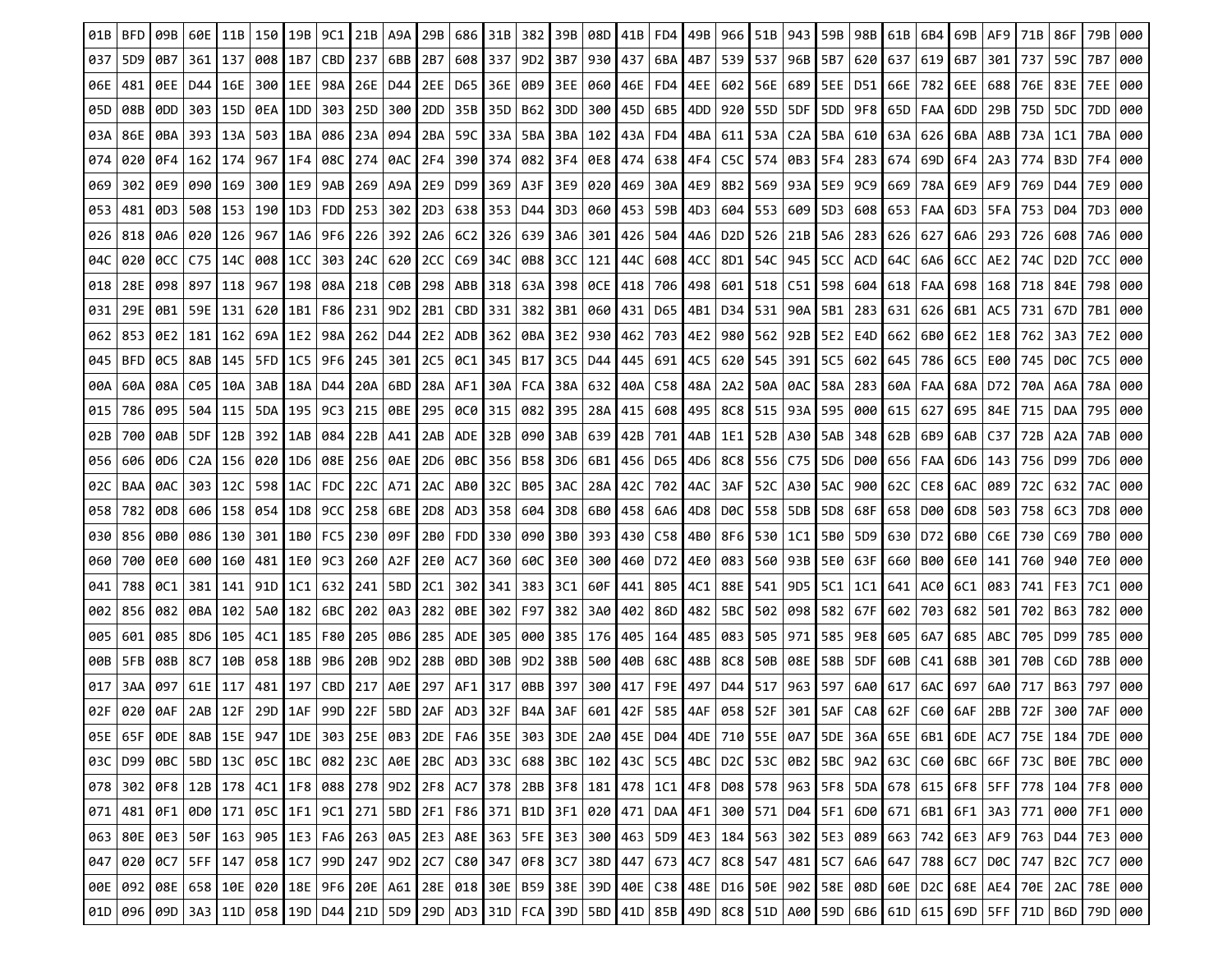| 03B | 871 | 0BB             | 020             | 13B       | 4C1                                                                                                                                                                                                       | 1BB       | 9C1             | 23B 1C1   |                             | 2BB             | DØC   33B       |     |                 |             | 090   3BB   12A   43B   DE5   4BB |           |                 |     |                 |           | 882 53B 082                       |           | 5BB 08F   | 63B | 6B4 I | 6BB                                | 2A3       | 73B | 144   | 7BB | 000 |
|-----|-----|-----------------|-----------------|-----------|-----------------------------------------------------------------------------------------------------------------------------------------------------------------------------------------------------------|-----------|-----------------|-----------|-----------------------------|-----------------|-----------------|-----|-----------------|-------------|-----------------------------------|-----------|-----------------|-----|-----------------|-----------|-----------------------------------|-----------|-----------|-----|-------|------------------------------------|-----------|-----|-------|-----|-----|
| 076 | 060 | 0F6             | 5DA             | 176       |                                                                                                                                                                                                           | 2BD 1F6   | 59A             | 276   68A |                             | 2F6             | ACA 376         |     |                 | 502 3F6 29D |                                   |           | 476   847       | 4F6 | D44             |           | 576   083   5F6                   |           | 6EA   676 |     | 743   | 6F6   ABC                          |           | 776 | B0B   | 7F6 | 000 |
| 06D | 302 |                 | 0ED   69E       | 16D       | 905   1ED                                                                                                                                                                                                 |           | 501             | 26D   081 |                             | 2ED             | AFA 136D        |     | 082             |             | 3ED   BEC                         | 46D       | 9D0   4ED       |     |                 |           | FDC   56D   A30   5ED             |           | 090   66D |     | 786   | 6ED                                | 293       | 76D | 10E   | 7ED | 000 |
| 05B | 481 | 9DB             |                 | 0A0   15B | 2B9   1DB                                                                                                                                                                                                 |           | C80             | 25B   68F |                             |                 | 2DB D44 35B     |     |                 |             | B6C 3DB   1AA   45B   D00   4DB   |           |                 |     |                 |           | 8A5   55B   DØC   5DB   39E   65B |           |           |     | D2C   | 6DB   ABC                          |           | 75B | 28C   | 7DB | 000 |
| 036 | 859 | 0B6 I           | 6A4             | 136       | 905   1B6                                                                                                                                                                                                 |           | 599             | 236 082   |                             | 2B6             | 301   336       |     | 50E             | 3B6   020   |                                   |           | 436   59A   4B6 |     | D04             |           | 536 925 5B6                       |           | CA8   636 |     | 6AF   | 6B6                                | 628       | 736 | B32   | 7B6 | 000 |
| 06C | 020 |                 | 0EC   0A4   16C |           | 05C I 1EC                                                                                                                                                                                                 |           | 500             |           | 26C   694 <b> </b> 2EC      |                 | 08E   36C       |     | B05             |             | 3EC   1B4 <b> </b> 46C            |           | 181   4EC       |     |                 |           | C05   56C   A30   5EC             |           | 640   66C |     | 744   |                                    | 6EC   3AA | 76C | 1CA   | 7EC | 000 |
| 059 | 090 | 0D9             |                 | 6AD   159 | 481 I 1D9                                                                                                                                                                                                 |           | 59B             |           | 259   083                   |                 | 2D9   0CD   359 |     |                 |             | D44 3D9 29D 459 85B 4D9           |           |                 |     |                 |           | 504   559   604   5D9             |           | 1C11659   |     |       | D <sub>2</sub> C   6D <sub>9</sub> | 5041      | 759 | B0B   | 7D9 | 000 |
| 032 | 092 | 0B2             | 0A8             | 132       | 05C I 1B2                                                                                                                                                                                                 |           | C <sub>25</sub> | 232   699 |                             | 2B2             | DB4   332       |     | 303             |             | 3B2   B92 <b> </b> 432            |           | 502   4B2       |     | C3C             | 5321      | 680   5B2                         |           | 660   632 |     | CAB   | 6B2                                | ABC       | 732 | 1CA   | 7B2 | 000 |
| 064 | 85B |                 | 0E4   6A4   164 |           |                                                                                                                                                                                                           | 960   1E4 | B70             |           | 264   084   2E4             |                 | 300   364       |     |                 |             | 168   3E4   12A   464   CF6   4E4 |           |                 |     |                 |           | 892   564   283   5E4             |           | 9E8   664 |     | 5FA   |                                    | 6E4   5FF | 764 | 091   | 7E4 | 000 |
| 049 | 060 | 0C9             | 0AC.            | 149       | 67E I 1C9                                                                                                                                                                                                 |           | 640             |           | 249   694                   | 2C9             | D27 I           | 349 |                 |             | 092 3C9 060                       |           | 449 604 4C9     |     | D04             |           | 549   686   5C9                   |           | 5DA   649 |     | 38F   | 6C9                                | 688       | 749 | 880   | 7C9 | 000 |
| 012 | 612 | 092             | 6AD.            | 112       |                                                                                                                                                                                                           | 680   192 | 69F             | 212   085 |                             | 292             | ADE   312       |     | 1F0             |             | 392   12A <b> </b> 412            |           | D65   492       |     | 9F5             |           | 512   95D                         | l 592     | 638   612 |     | D1A   | 692                                | AED       | 712 | 602   | 792 | 000 |
| 025 | 181 |                 | 0A5   0BC   125 |           |                                                                                                                                                                                                           | 70E I 1A5 | 3A4             |           | 225   68F   2A5   AF1   325 |                 |                 |     |                 |             | B02 3A5   020   425   863   4A5   |           |                 |     |                 |           | 601   525   5DF   5A5             |           | 2AA   625 |     | 5FC   |                                    | 6A5   606 | 725 | 018 I | 7A5 | 000 |
| 04A | 020 | 9CA             | 6BC I           | 14A       | 780 I 1CA                                                                                                                                                                                                 |           | 697             | 24A       | 086                         | 2CA             | 59D   34A       |     | 599             |             | 3CA   D44 <b> </b>                |           | 44A   5D8   4CA |     |                 |           | 3A8   54A   C2A   5CA             |           | 54B   64A |     | 383   | 6CA                                | 3A3       | 74A | 0BA   | 7CA | 000 |
| 014 | 502 | -094 I          | 0C4             | 114       |                                                                                                                                                                                                           | 0201194   | 3D0             | 214       | 506                         | 294             | 181 I           | 314 | 101             | 394         |                                   | 300   414 | 6FF   494       |     | 086             |           | 514   0B5                         | 594       | 61F       | 614 | 085   | 694                                | 601       | 714 | 603   | 794 | 000 |
| 029 | 018 |                 | 0A9   69E   129 |           | 5BF   1A9                                                                                                                                                                                                 |           | 018             |           | 229   020   2A9             |                 | AC0 329         |     | D44             |             | 3A9   601   429   673   4A9       |           |                 |     |                 |           | 8C8 529 94A 5A9                   |           | 2AA   629 |     | 855   | 6A9                                | 281       | 729 | 8BF   | 7A9 | 000 |
| 052 | 603 | 0D <sub>2</sub> | 0D4.            | 152       | 049 I                                                                                                                                                                                                     | 1D2       | 6BF             | 252       | 5DD                         | 2D <sub>2</sub> | 608 352         |     | 0BC             | 3D2         | 283   452                         |           | 2A8   4D2       |     | 610             | 552   6BB |                                   | 5D2       | 5321652   |     | 084   | 6D2                                | ADA       | 752 | 300   | 7D2 | 000 |
| 024 | 5BD | 0A4             | 6A4 I           | 124       |                                                                                                                                                                                                           | 952 I 1A4 | 640             |           | 224 09E                     | 2A4             | 687   324       |     | 9D <sub>2</sub> | 3A4         | 164 I                             | 424       | 809   4A4       |     | C0B             |           | 524   0AC                         | 5A4       | 60A I     | 624 | 828   | 6A4                                | 678       | 724 | 616   | 7A4 | 000 |
| 048 | 39D |                 |                 |           | 0C8   0D8   148   008   1C8                                                                                                                                                                               |           | D2D             |           | 248   697   2C8   D65   348 |                 |                 |     |                 |             | CB8 3C8   1E2   448   D88   4C8   |           |                 |     |                 |           | D44   548   6C0   5C8             |           | 2AA   648 |     | 083 I |                                    | 6C8 682   | 748 | 2A8   | 7C8 | 000 |
| 010 | 361 | 090             | 6AD.            | 110       | 128   190                                                                                                                                                                                                 |           | B00             |           | 210 0C6                     | 290             | 685   310       |     | 301             |             | 390   020   410                   |           | 302   490       |     | 058             |           | 510 0B1                           | 590       | 51D   610 |     | 840   | 690                                | 299       | 710 | 9C4   | 790 | 000 |
| 021 | 5F9 | 0A1             | 0DC.            | 121       | 948 I 1A1                                                                                                                                                                                                 |           | D44             |           | 221   69E                   | -2A1            | 607   321       |     | 39D I           |             | 3A1   5B8   421   481   4A1       |           |                 |     | C <sub>3C</sub> |           | 521   6C5 <b> </b> 5A1            |           | 660   621 |     | 082   | 6A1                                | 684       | 721 | 300   | 7A1 | 000 |
| 042 | 38D |                 | 0C2   6A4   142 |           | 020   1C2                                                                                                                                                                                                 |           | 630             |           | 242   0CA <b> </b> 2C2      |                 | D2D   342       |     |                 |             | 5BD 3C2   054   442   829   4C2   |           |                 |     | 892             |           | 542   302   5C2                   |           | $1C4$ 642 |     | 807   | $6C2$   29B                        |           | 742 | 142   | 7C2 | 000 |
| 004 | D1A | 984 ∣           |                 | 0E01104   |                                                                                                                                                                                                           | D49   184 | F80             |           | 204   6A4 <b> </b>          | 284             | 683   304       |     |                 |             | 29D   384   5BD   404             |           | 85B   484       |     | 094             |           | 504   08A   584                   |           | 6701604   |     | 081   | 684                                | 680       | 704 | 5201  | 784 | 000 |
| 009 | 337 | 089             | 6AD.            | 109       | 958   189                                                                                                                                                                                                 |           | B75             | 209   0CE |                             | 289             | 59D I           | 309 | B65             |             | 389   601                         |           | 409   F86   489 |     | 511             |           | 509   507   589                   |           | 39E I 609 |     | 83F   | 689   2B3                          |           | 709 | 602   | 789 | 000 |
| 013 | 018 |                 |                 |           | 093   0F0   113   5F9   193                                                                                                                                                                               |           | B0F             |           | 213   69E   293   390   313 |                 |                 |     |                 |             | D44   393   682   413   810   493 |           |                 |     |                 |           | 101   513   303   593   9E8   613 |           |           |     | 622   |                                    | 693   A96 | 713 | -5DC  | 793 | 000 |
| 027 | 3A7 | 0A7             | 6BC             | 127       | 601   1A7                                                                                                                                                                                                 |           | 08E             | 227       | 0D2 I                       | 2A7             | 5D9 I           | 327 | 303             | 3A7         | 281 I                             | 427       | 86B   4A7       |     | 380             | 527       | 081 I                             | 5A7       | 5DC 1627  |     | 690   | 6A7                                | 161       | 727 | 577   | 7A7 | 000 |
| 04E | 060 | <b>0CE</b>      |                 | 088   14E | 283   1CE                                                                                                                                                                                                 |           | 9B9             |           | 24E   6A4 <b> </b>          |                 | 2CE   642   34E |     |                 |             | 088   3CE   B96   44E   5D8   4CE |           |                 |     |                 |           | 124   54E   1C6   5CE   0BB   64E |           |           |     | FA1   |                                    | 6CE   680 | 74E | C0B I | 7CE | 000 |
| 01C | 6C5 | 09C             | 0F8 I           | 11C       | 020 19C                                                                                                                                                                                                   |           | B0A             | 21C       | 0D6                         | 29C             | 6C5 31C         |     | B72             |             | 39C   598 <b> </b> 41C            |           | 090 49C         |     |                 | 393   51C |                                   | 38F   59C | 9F2 61C   |     | 62C   | 69C                                | D0C       | 71C | 8F0   | 79C | 000 |
| 039 | 5DF | 0B9             |                 | 681   139 |                                                                                                                                                                                                           | 060 1B9   | 506             | 239       | 6AD                         | 2B9             | $C69$ 339       |     |                 | $166$   3B9 | 641 439                           |           | $816$ 4B9       |     | D30             |           | 539 018 5B9                       |           | 996 639   |     | 69B   | 6B9                                | 684 I     | 739 | 402   |     | 000 |
|     |     |                 |                 |           | 072   C2A   0F2   1C1   172   601   1F2   9D2   272   0DA   2F2   AA9   372   B5A   3F2   290   472   301   4F2   D08   572   C39   5F2   689   672   FA1   6F2   59F   772   403   7F2   000             |           |                 |           |                             |                 |                 |     |                 |             |                                   |           |                 |     |                 |           |                                   |           |           |     |       |                                    |           |     |       |     |     |
|     |     |                 |                 |           | 065   29E   0E5   000   165   5FA   1E5   301   265   6A4   2E5   6C0   365   D44   3E5   640   465   0B5   4E5   608   565   018   5E5   D27   665   636   6E5   390   765   030   7E5   000   7E5   000 |           |                 |           |                             |                 |                 |     |                 |             |                                   |           |                 |     |                 |           |                                   |           |           |     |       |                                    |           |     |       |     |     |
|     |     |                 |                 |           | 04B   872   0CB   E46   14B   94E   1CB   121   24B   0DE   2CB   0C4   34B   303   3CB   BE8   44B   82D   4CB   D34   54B   301   5CB   68F   64B   6BE   6CB   ADA   74B   028   7CB   000             |           |                 |           |                             |                 |                 |     |                 |             |                                   |           |                 |     |                 |           |                                   |           |           |     |       |                                    |           |     |       |     |     |
|     |     |                 |                 |           | 016 651 096 000 116 601 196 004 216 6AD 296 980 316 08A 396 598 416 004 496 9BD 516 0AC 596 5FF 616 FA1 696 3A3 716 034 796 000                                                                           |           |                 |           |                             |                 |                 |     |                 |             |                                   |           |                 |     |                 |           |                                   |           |           |     |       |                                    |           |     |       |     |     |
|     |     |                 |                 |           | 020   020   040   348   120   5FB   1AD   060   22D   0E2   2AD   604   32D   1E6   3AD   640   42D   302   4AD   D44   52D   94A   5AD   658   62D   640   640   3BB   72D   029   7AD   000             |           |                 |           |                             |                 |                 |     |                 |             |                                   |           |                 |     |                 |           |                                   |           |           |     |       |                                    |           |     |       |     |     |
|     |     |                 |                 |           | 05A   0BA   0DA   020   15A   94E   1DA   930   25A   6BC   2DA   D2D   35A   C8C   3DA   290   45A   481   4DA   303   55A   CAB   5DA   3A3   65A   6B9   6DA   D72   75A   038   7DA   000             |           |                 |           |                             |                 |                 |     |                 |             |                                   |           |                 |     |                 |           |                                   |           |           |     |       |                                    |           |     |       |     |     |
|     |     |                 |                 |           | 034   872   084   000   134   5FF   184   300   234   0E6   284   9F9   334   9D2   384   641   434   81C   4B4   500   534   A30   5B4   601   634   FA1   6B4   8BA   734   028   7B4   000   7B4   000 |           |                 |           |                             |                 |                 |     |                 |             |                                   |           |                 |     |                 |           |                                   |           |           |     |       |                                    |           |     |       |     |     |
|     |     |                 |                 |           | 068   020   0E8   6F0   168   94E   1E8   101   268   6AD   2E8   293   368   602   3E8   302   468   5FA   4E8   9F5   568   5BA   5E8   5FD   668   64A   6E8   CCC   768   03C   7E8   000             |           |                 |           |                             |                 |                 |     |                 |             |                                   |           |                 |     |                 |           |                                   |           |           |     |       |                                    |           |     |       |     |     |